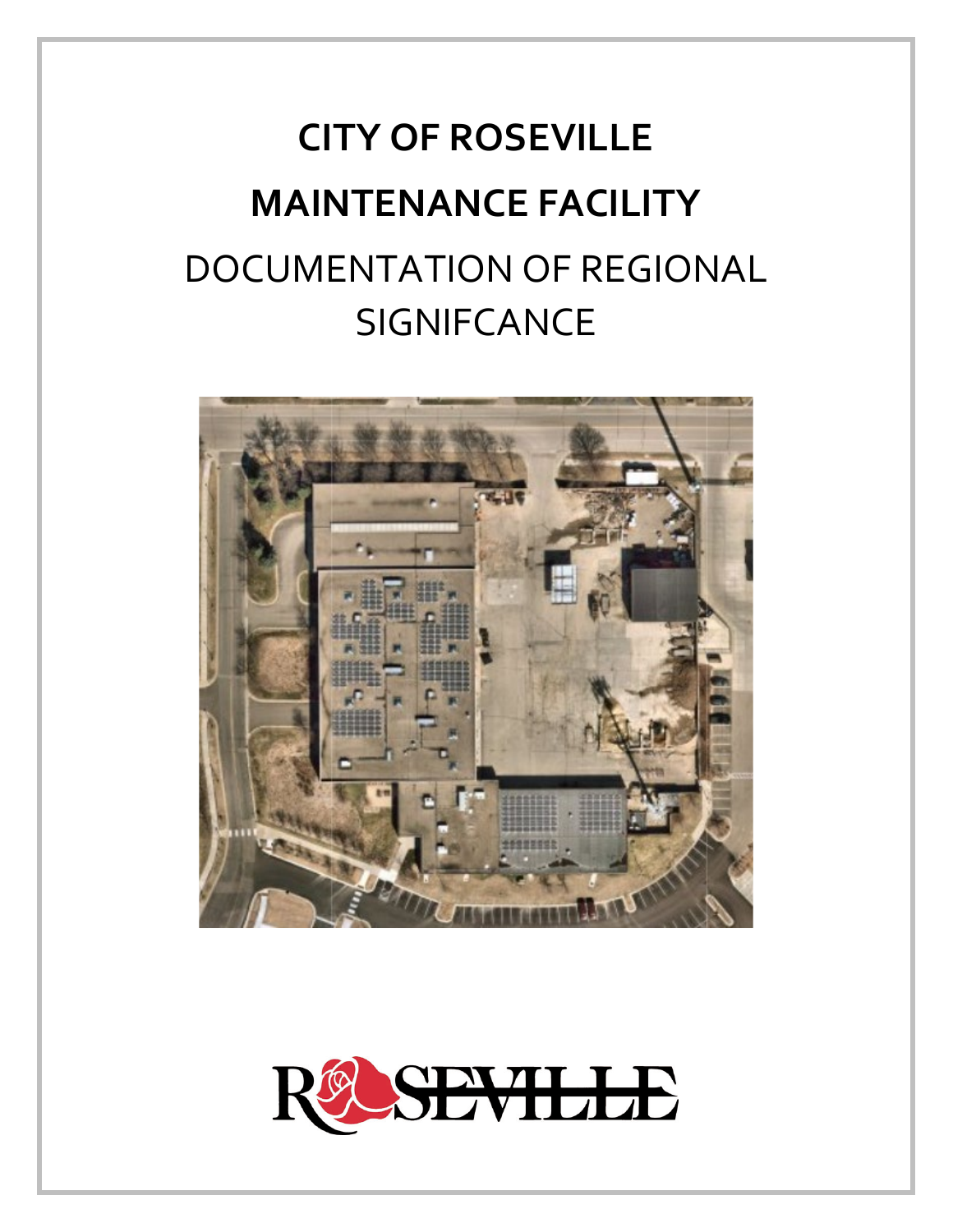# **THE REGIONAL SIGNIFICANE OF THE ROSEVILLE MAINTENANCE FACILITY**



The City of Roseville, located in Ramsey County, is a first ring suburb of St. Paul and Minneapolis. Roseville is home to 36,254 residents, 15,554 households, and over 34,000 jobs within the community. Roseville shares borders 10 different communities including St. Paul and Minneapolis and has the principal arterials of Hwy. 36 and I-35W corridors as well County Road minor arterials that traverse through the city. As a result of its location and amenities, Roseville is a regional destination for jobs, shopping, and recreation.

The Roseville Maintenance Facility is a 60,000 square foot facility sitting on approximately 3.75 acres on the City's Civic Campus. It houses vehicles, equipment, materials and staff responsible for the maintenance of public works infrastructure and parks and recreational facilities across the City such as:

- Local, collector and arterial roadways
- Water distribution system serving Roseville and providing water connection to the City of Arden Hills
- Sanitary Sewer system
- Storm water system including regional waterbodies such as Lake Owasso and McCarrons Lake
- Regional Park facilities including the Guidant John Rose Minnesota Oval outdoor skating facility and the Cedarholm Golf Course
- Over 100 miles of pathways many of which are located along regional transportation corridors such as Lexington Ave (CSAH 50), Snelling Ave (TH 51), Fairview Ave (CSAH 48) and Rice Street (CSAH 49)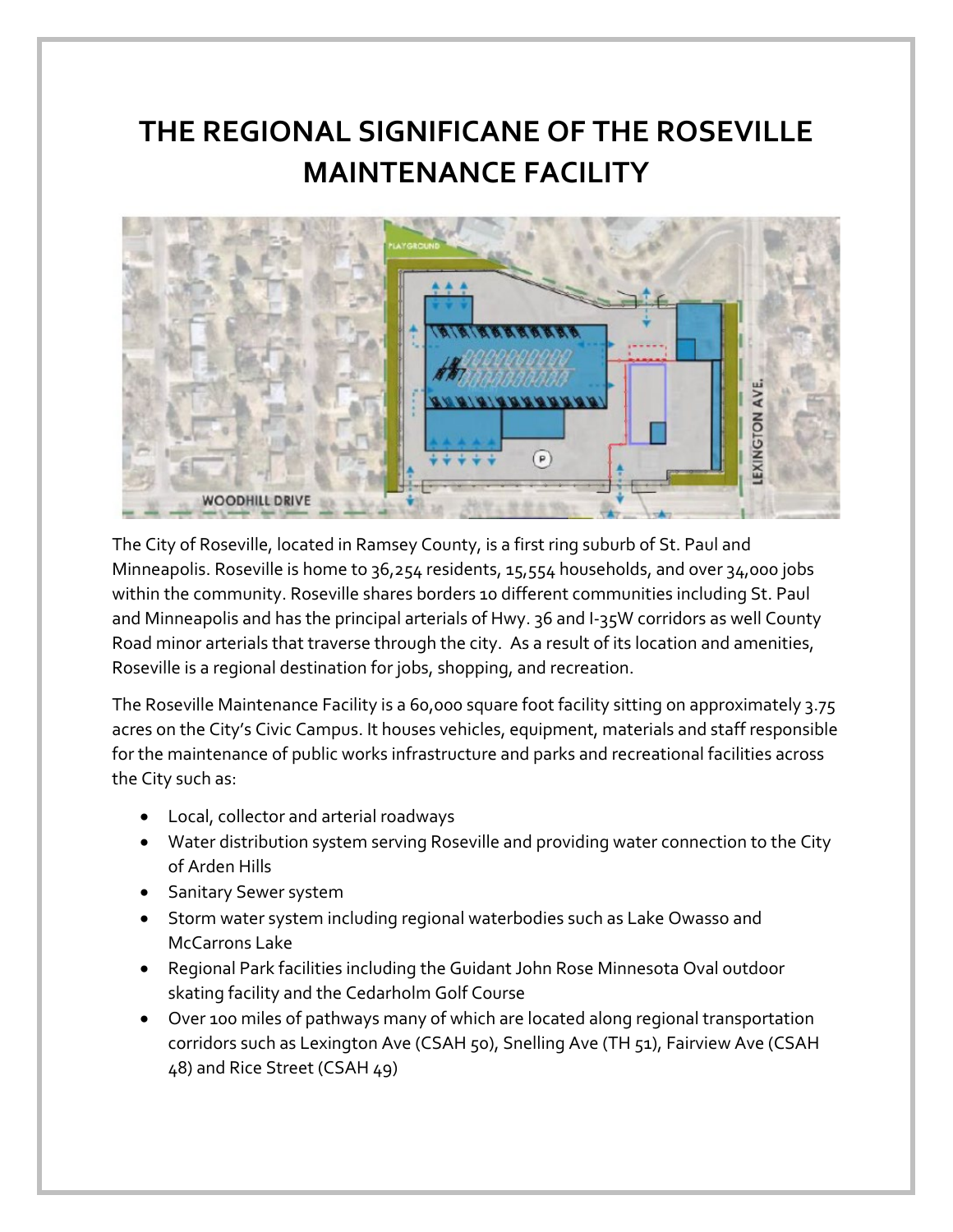The facility also houses the City's vehicle maintenance operations which maintains over 200 vehicles including police and fire vehicles.

# **Parks and Recreation**

Roseville's Parks Maintenance staff, housed in the Maintenance Facility, maintains 32 award winning parks, seven rentable buildings and picnic shelters, an arboretum, skating center, nature center and more. All of these facilities are available and used by individuals outside of the City of Roseville. Further, the Roseville Area School District, which serves Roseville, Little Canada, Falcon Heights, and portions of Shoreview and Maplewood, make use of Roseville Park facilities for educational programming and sports events. Youth sports associations that serve this and additional surrounding communities also make use of Roseville park facilities.

# **Regional Transportation Systems**

Roseville maintenance staff, by agreement, are required to maintain trails, sidewalks and other pathway facilities along the regional roadway system within Roseville. This includes clearing snow off of major regional corridor trails such as County Road C, Fairview Ave and Lexington Ave. Staff is also responsible for maintaining lighting and other amenities along these same corridors. The staff, equipment and vehicles used to maintain this infrastructure is housed at the Roseville Maintenance Facility.

# **FACILITY DEFICINCIES**

This facility, originally constructed on this site in 1957, has been expanded and remodeled numerous times over the past 65 years. However, City operations have outgrown the space and there is no room to expand on the current site.

The City has conducted two major space needs studies over the past 6 years including a thorough Space Needs Study and a follow up Civic Campus Master Plan study. Both studies indicated that given current operations and expected growth that the Maintenance Facility should be approximately 100,000 square feet in size, nearly 40% larger than the current size of the facility.

This need for simple space is highlighted by the fact the City is forced to store trailers, castings, replacement poles and other materials outside year round, reducing the serviceable life of much of the material. The City is also currently leasing seasonal storage space offsite to house equipment and vehicles that don't fit in the current facility. Some of this space is actually located outside the City of Roseville at the State Fair grounds. Staff is then forced to rotate equipment and vehicles seasonally. Also, the City is currently paying over \$60,000 per year for this lease space, which will of course increase over time.

As well as being too small, much of the facility is outdated and behind modern standards and requirements. A prime example of this is the vehicle wash bay. It is undersized for the City's large vehicles such as snow plows and the jetter, forcing maintenance staff to wash off vehicles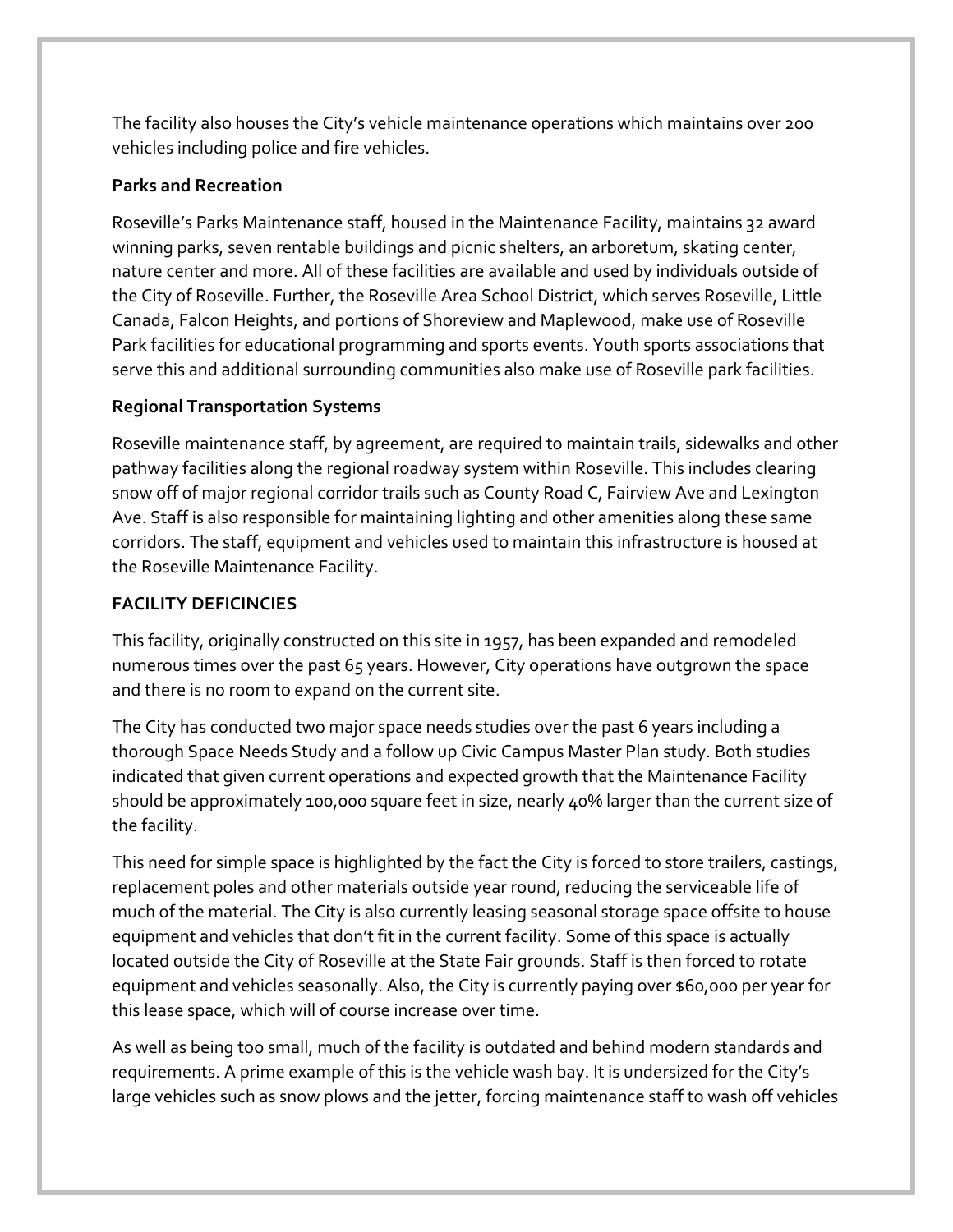outside, often times in freezing conditions which creates a hazard for the maintenance worker. It also lacks proper drainage for the wash out material; a new wash bay would allow the City to meet current standards and regulations.

The City is also delaying needed maintenance on its fuel islands and fuel tanks not wanting to make a large investment in components of an aging facility.

Additionally, the space that we do have is largely too small for larger vehicles, lacks proper clearances and work space, and requires rotating vehicles and equipment to provide work space for the maintenance staff. In short, it is extremely inefficient for the variety of maintenance activities that occur inside and around the current facility.



Constructed in 1980, the North Maintenance



The Parks shop and vehicle storage area, was originally the Police garage. It is not designed for larger maintenance equipment and the space serves as both vehicle storage and workshop space.



The existing wash bay is only large enough for a large



The vehicle maintenance area has three vehicle bays; one of which doubles as a welding workshop area. Given the size of the City's fleet additional bays and at least one more full-length bay would make the operation much more efficient.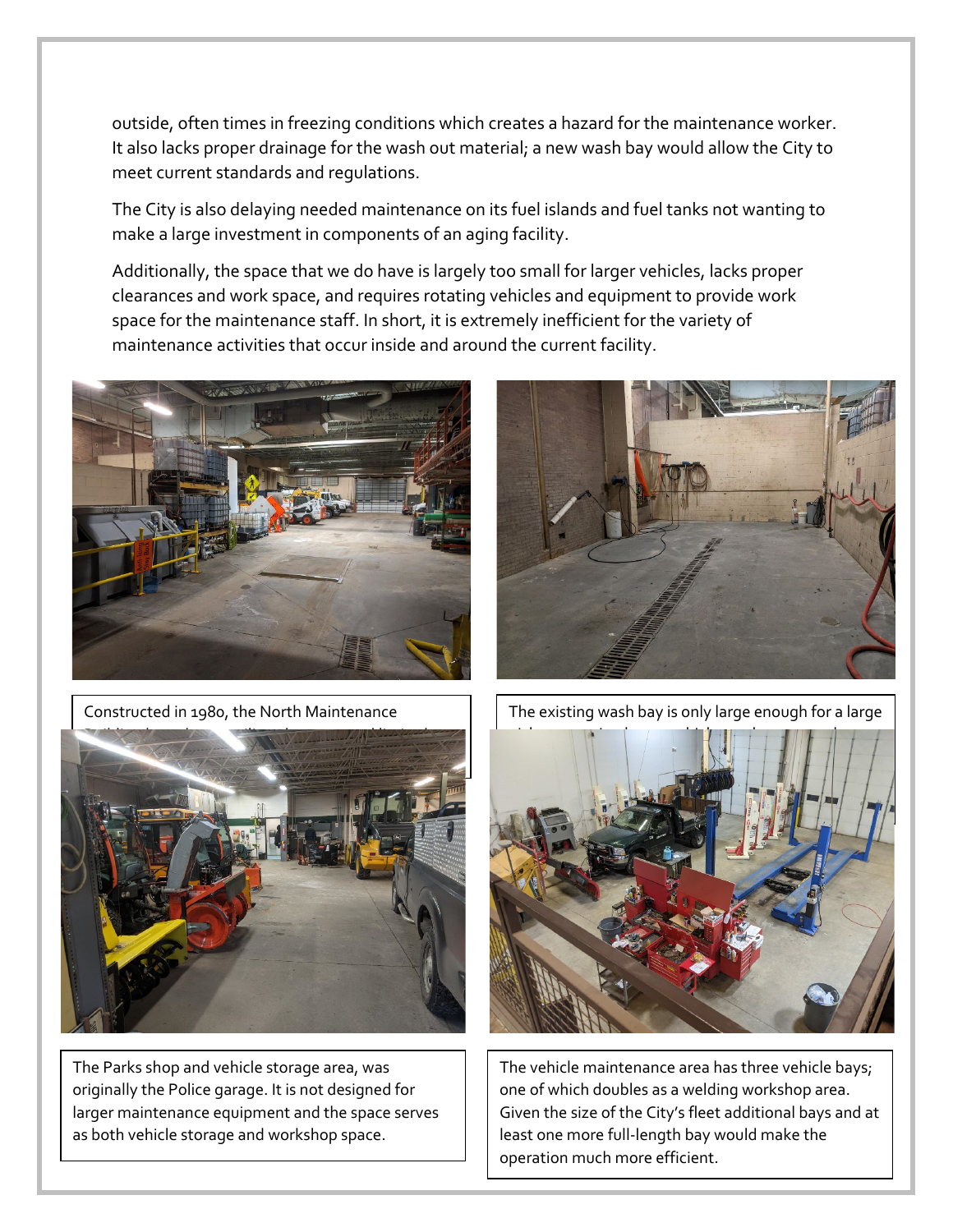

With just over one acre of actual yard space, and the deficient space inside, the yard area of the current maintenance facility is overcrowded and has trailers, castings and other equipment and materials stored outside limiting space for other materials like water break spoils, sand, gravel and topsoil.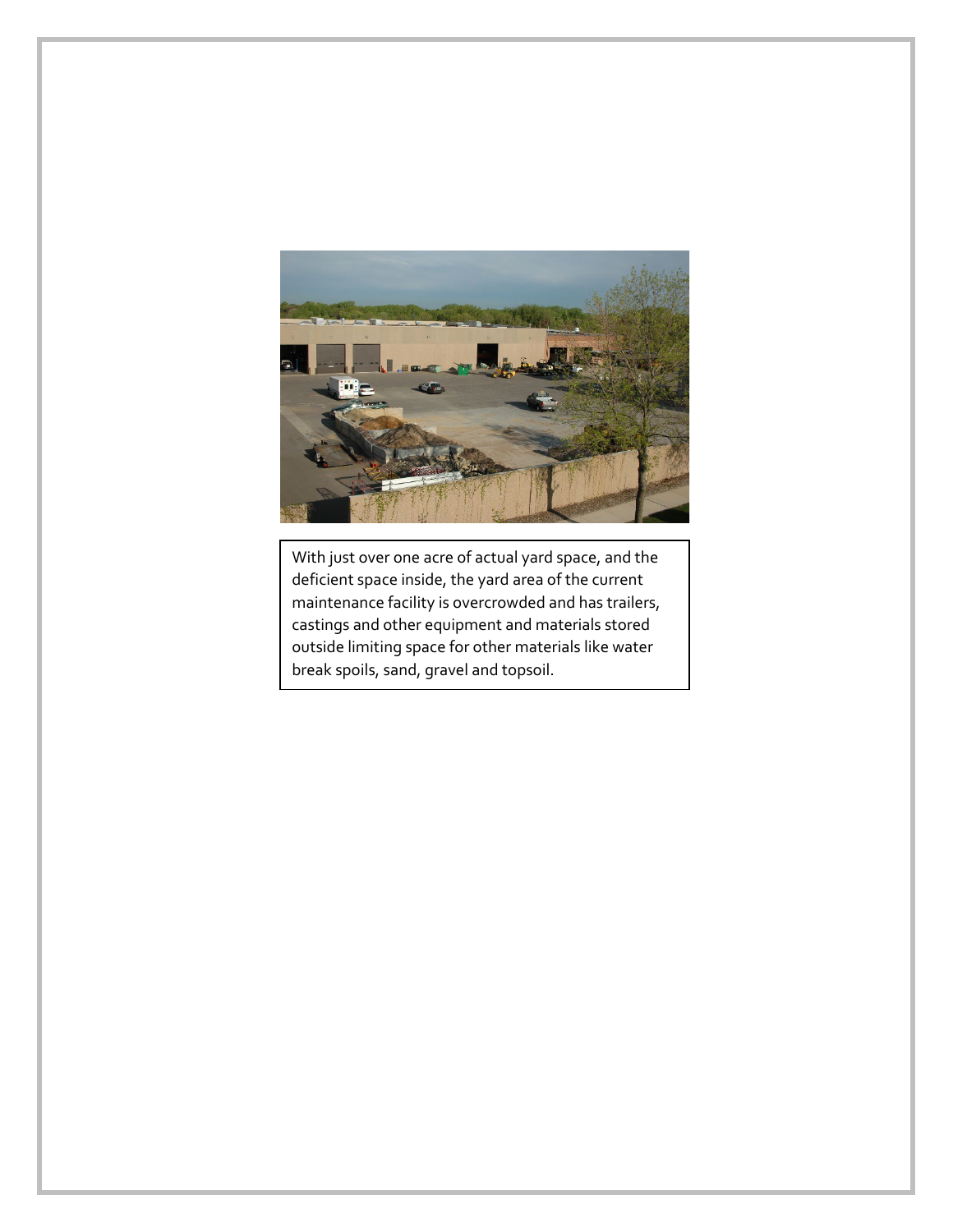#### **PROPOSED FACILITY**

A new facility will provide a much more efficient, modern, safe and sustainable facility for the future. It will provide space to expand and be flexible enough to reconfigure as maintenance equipment needs evolve and grow. The new facility is estimated to cost \$42 million including planning and design, right-of-way acquisition and business relocation, construction and infrastructure required to serve the new facility.



Proposed 100,000 square foot Maintenance Facility on 7.5 acres of land

## **Roseville as a Regional Shopping Destination**

Data received in a 2022 report by Environics Analysis commissioned by the City of Roseville indicates that retail sales, including food and beverage sales, totals approximately \$1.33 billion annually. In its model, Environics show that overall sales are significantly more than what the demand by Roseville's residents for these goods were, making Roseville a major regional shopping destination. Rosedale Center alone has 1.3 million square feet of retail uses and has over 14 million visitors annually. There are 1.5 million people within fifteen miles of Roseville. Based on all of these factors, non-residents generate significant activity across all retail sectors and therefore Roseville has to provide infrastructure (utilities, local roads, traffic control, and pathways) and service for these businesses that serve non-city residents with city resources.

## **Employment in Roseville**

US Census Data from 2019 shows that Roseville's nearly 1,500 businesses creates 34,803 jobs in Roseville. Of that number, 33,246 (or 95%) were not residents of Roseville. This data shows that Roseville is a major regional employment center, and that Roseville serves over 65,000 persons when combining daytime and nighttime populations.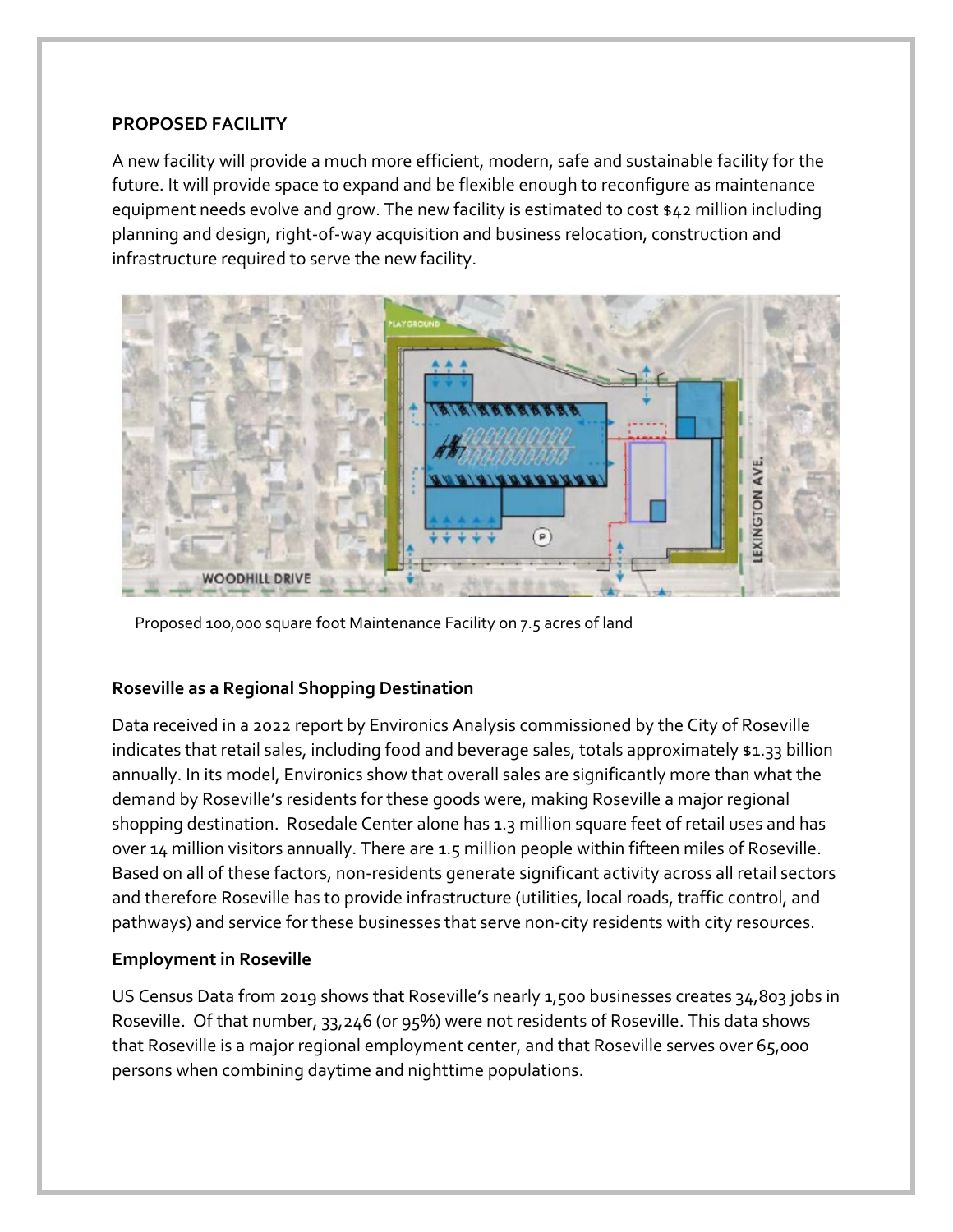

Due to the high concentration of jobs in Roseville, there is heavier use of the city's infrastructure by the non-taxpayer. As a result, the costs to maintain the local infrastructure is borne by the Roseville taxpayer.

#### **Regional Transportation Network in Roseville**

A significant portion of traffic in Roseville originates from outside of its boundaries. The following table shows the current traffic volumes and those forecasted for 2040.

|                         | <b>Current ADT</b> | 2040          |
|-------------------------|--------------------|---------------|
|                         |                    | Projected ADT |
| TH 36                   | 91,000             | 96,000        |
| $l-35W$                 | 155,000            | 162,000       |
| Snelling Ave (TH 51)    | 45,000             | 46,000        |
| Lexington Ave (CSAH 50) | 16,800             | 19,000        |
| Rice Street (CSAH 49)   | 19,400             | 22,000        |
| Fairview Ave (CSAH 48)  | 23,000             | 24,000        |

Roseville is served by 15 fixed and 6 express Metro Transit bus routes including the Bus Rapid Transit Route A along Snelling Ave. and the Rosedale Transit Center.

Due to its adjacency to St. Paul and Minneapolis, numerous vehicle trips from non-residents travel through Roseville on a daily basis and often use local infrastructure as part of that travel. As a result, the costs to maintain the local infrastructure and associated facility needs is borne by the Roseville taxpayer.